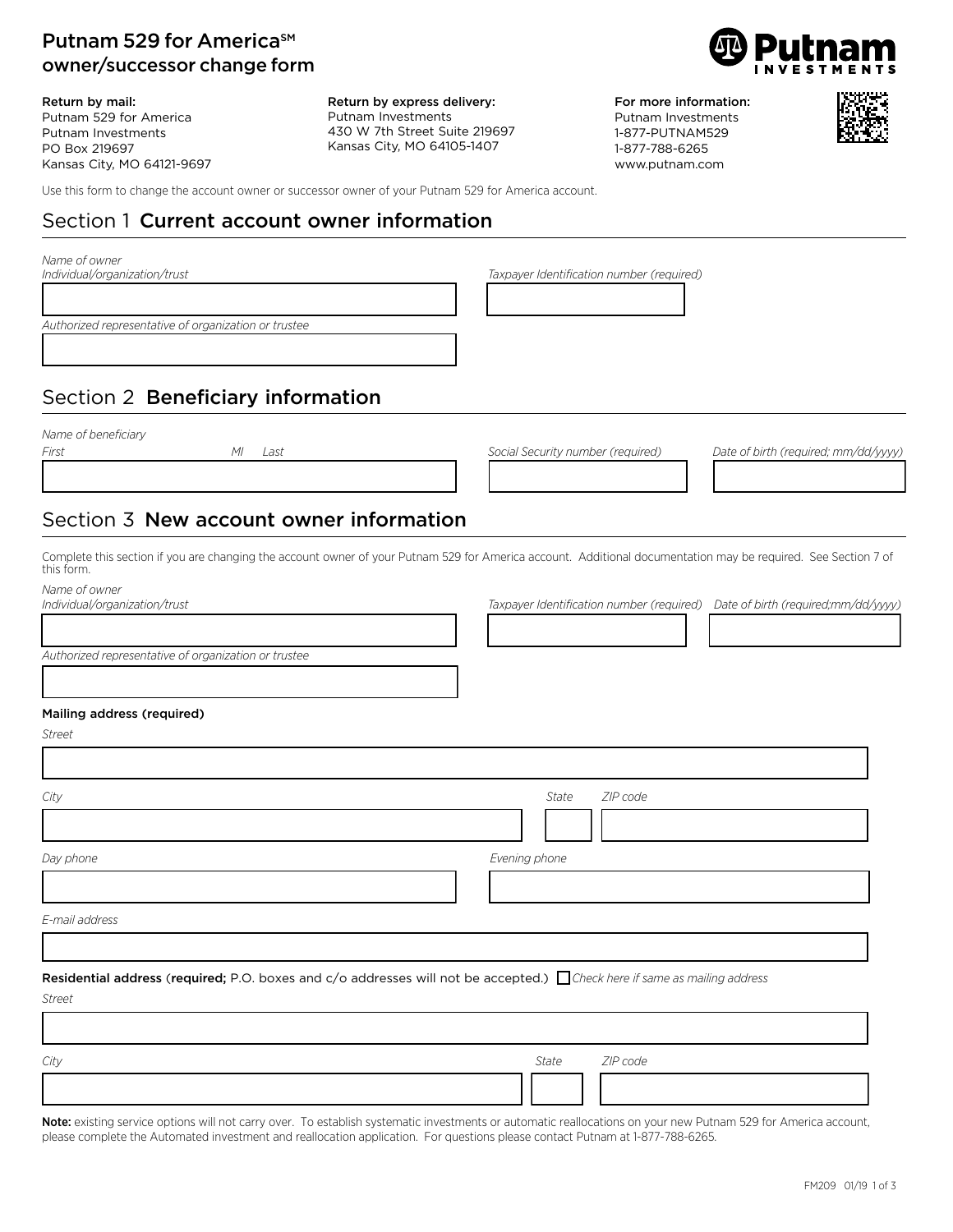## Section 4 New successor owner information

Complete this section to assign or change the successor owner of your Putnam 529 for America account. (Please note that any pre-existing successor owner information will not be carried over to the new account).

13333333232333333334 1222222224 121212224

*Name of new successor*

*First MI Last Social Security number (required) Date of birth (required; mm/dd/yyyy)*

# Section 5 Registered Owner Authorization

I hereby transfer ownership of the account to the owner named in Section 3 and/or designate a new successor owner of the account as indicated above. I certify that the information contained herein is true and correct. The new account owner and new successor owner (as applicable) and I are U.S. Citizens or resident aliens. I certify that the taxpayer identification numbers in Section 1 and 2 are true, correct and complete. I acknowledge and agree that this transfer and/or designation is irrevocable and that, if I am transferring the account to a new account owner, I will cease to have any right, title, claim or interest in the account upon acceptance of this form by Putnam. I understand that if I have any questions as to the tax, legal or other consequences of submitting this form, I should consult my own tax, legal or other competent counsel prior to submitting this form.

### Putnam requires a signature/medallion guarantee on this form for the existing account owner's signature.

| Signature of existing owner                     | Date (mm/dd/yyyy)                                                                                                                                                                        |  |  |
|-------------------------------------------------|------------------------------------------------------------------------------------------------------------------------------------------------------------------------------------------|--|--|
|                                                 |                                                                                                                                                                                          |  |  |
| PLACE SIGNATURE/MEDALLION GUARANTEE STAMP BELOW | A signature/medallion guarantee is a stamped or typed assurance by a<br>financial institution that indicates a signature is valid and has the finan-<br>cial backing of the institution. |  |  |
| REQUIREL                                        |                                                                                                                                                                                          |  |  |
|                                                 |                                                                                                                                                                                          |  |  |
|                                                 |                                                                                                                                                                                          |  |  |

## Section 6 Provide information about your financial advisor

| □ Check here to carry over the existing financial advisor information (Please skip to section 7) |            |                                               |       |                   |
|--------------------------------------------------------------------------------------------------|------------|-----------------------------------------------|-------|-------------------|
| Dealer number                                                                                    |            | Branch office number Financial advisor number |       |                   |
|                                                                                                  |            |                                               |       |                   |
| Name of financial advisor                                                                        |            |                                               |       |                   |
| First                                                                                            | ΜI<br>Last |                                               |       |                   |
|                                                                                                  |            |                                               |       |                   |
| Financial advisor's firm                                                                         |            |                                               | Phone |                   |
|                                                                                                  |            |                                               |       |                   |
| Branch office street address                                                                     |            |                                               |       |                   |
|                                                                                                  |            |                                               |       |                   |
| City                                                                                             |            |                                               |       | Zip code<br>State |
|                                                                                                  |            |                                               |       |                   |